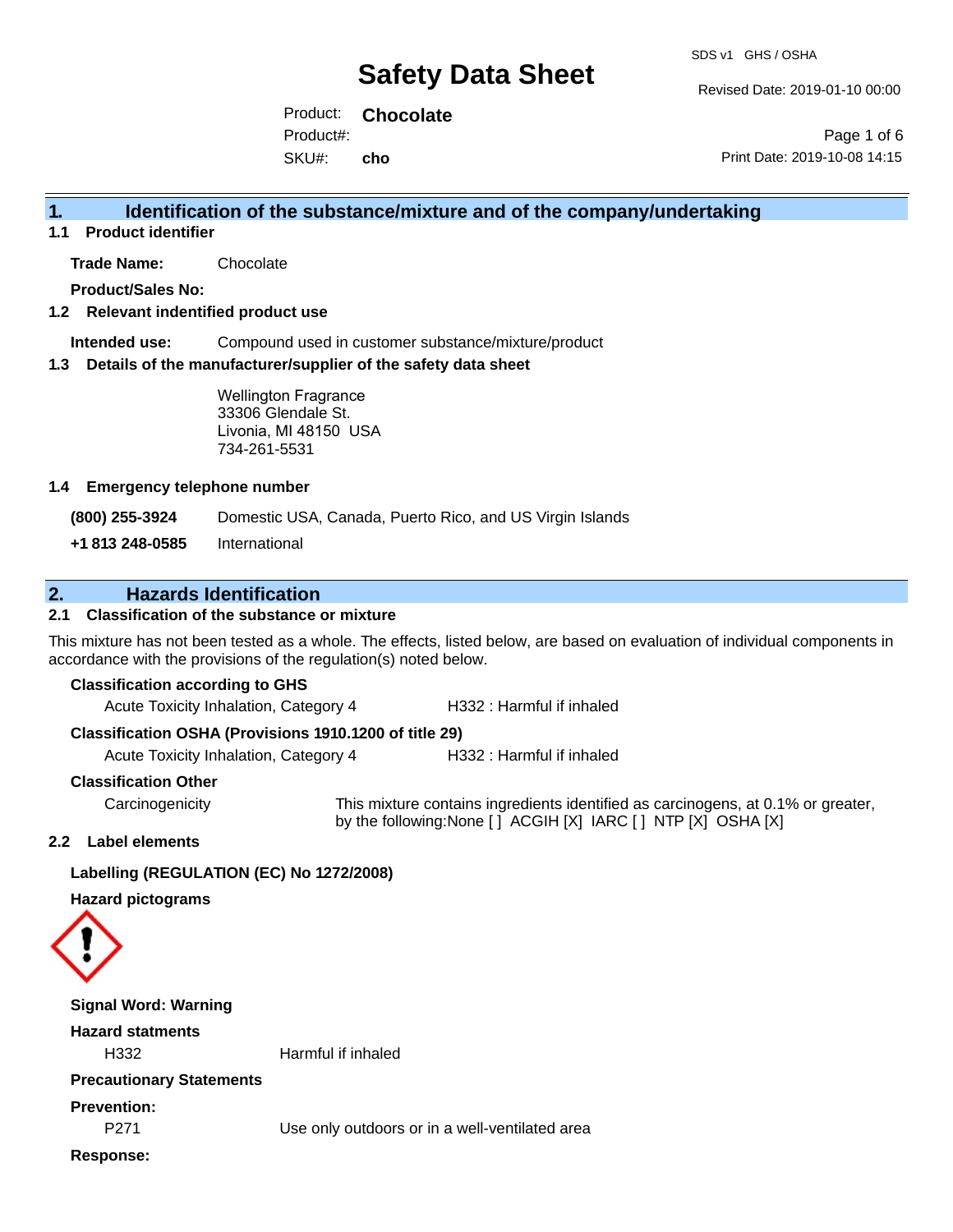SDS v1 GHS / OSHA

Revised Date: 2019-01-10 00:00

|           | Product: <b>Chocolate</b> |                              |
|-----------|---------------------------|------------------------------|
| Product#: |                           | Page 2 of 6                  |
| SKU#:     | cho                       | Print Date: 2019-10-08 14:15 |

| P304 + P312 + P340 | IF INHALED: Call a POISON CENTER or doctor/physician if you feel unwell Remove victim |
|--------------------|---------------------------------------------------------------------------------------|
|                    | to fresh air and keep at rest in a position comfortable for breathing                 |

#### **2.3 Other Hazards**

**no data available**

## **3. Composition/Information on Ingredients**

## **3.1 Mixtures**

This product is a complex mixture of ingredients, which contains among others the following substance(s), presenting a health or environmental hazard within the meaning of the UN Globally Harmonized System of Classification and Labeling of Chemicals (GHS):

| CAS#<br>Ingredient                                       | EC#                            | Conc.<br>Range | <b>GHS Classification</b> |  |
|----------------------------------------------------------|--------------------------------|----------------|---------------------------|--|
| 102-19-2                                                 | 203-012-6                      | $5 - 10 \%$    | H316                      |  |
|                                                          | Isoamyl phenylacetate          |                |                           |  |
| 121-32-4                                                 | 204-464-7                      | $2 - 5%$       | H303; H320; H402          |  |
|                                                          | 3-Ethoxy-4-hydroxybenzaldehyde |                |                           |  |
| 121-33-5                                                 | 204-465-2                      | $2 - 5%$       | H303; H319                |  |
| vanillin                                                 |                                |                |                           |  |
| 7779-65-9                                                | 231-931-2                      | $2 - 5%$       | H316                      |  |
| Isoamyl cinnamate                                        |                                |                |                           |  |
| 94-86-0                                                  | 202-370-0                      | $1 - 2%$       | H303                      |  |
| Propenylguaethol                                         |                                |                |                           |  |
| 94-46-2                                                  | 202-334-4                      | $1 - 2%$       | H303                      |  |
| Isoamyl benzoate                                         |                                |                |                           |  |
| See Section 16 for full text of GHS classification codes |                                |                |                           |  |

See Section 16 for full text of GHS classification codes which where not shown in section 2

Total Hydrocarbon Content (%  $w/w$ ) = 0.00

**4. First Aid Measures** 

| <b>Description of first aid measures</b><br>4.1                 |                                                                                                               |
|-----------------------------------------------------------------|---------------------------------------------------------------------------------------------------------------|
| Inhalation:                                                     | Remove from exposure site to fresh air and keep at rest.<br>Obtain medical advice.                            |
| Eye Exposure:                                                   | Flush immediately with water for at least 15 minutes.<br>Contact physician if symptoms persist.               |
| <b>Skin Exposure:</b>                                           | Remove contaminated clothes. Wash thoroughly with water (and soap).<br>Contact physician if symptoms persist. |
| Ingestion:                                                      | Rinse mouth with water and obtain medical advice.                                                             |
| 4.2 Most important symptoms and effects, both acute and delayed |                                                                                                               |
| Symptoms:                                                       | no data available                                                                                             |
| Risks:                                                          | Refer to Section 2.2 "Hazard Statements"                                                                      |

**4.3 Indication of any immediate medical attention and special treatment needed**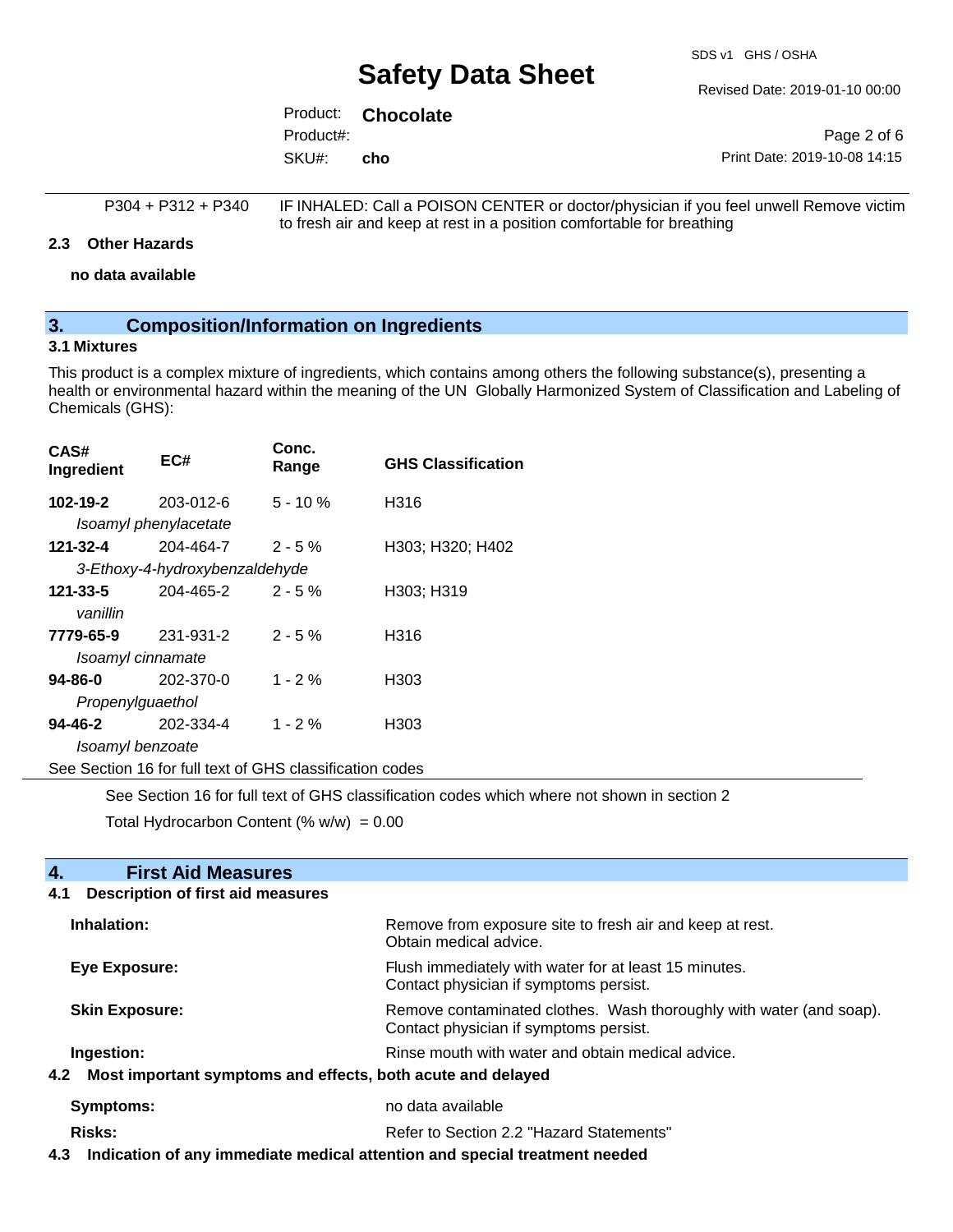SDS v1 GHS / OSHA

Revised Date: 2019-01-10 00:00

Product: **Chocolate** SKU#: Product#: **cho**

Page 3 of 6 Print Date: 2019-10-08 14:15

|     | <b>Treatment:</b>                                                   | Refer to Section 2.2 "Response"                                                                                   |
|-----|---------------------------------------------------------------------|-------------------------------------------------------------------------------------------------------------------|
| 5.  | <b>Fire-Fighting measures</b>                                       |                                                                                                                   |
| 5.1 | <b>Extinguishing media</b>                                          |                                                                                                                   |
|     | Suitable:                                                           | Carbon dioxide (CO2), Dry chemical, Foam                                                                          |
|     | Unsuitable                                                          | Do not use a direct water jet on burning material                                                                 |
|     | 5.2 Special hazards arising from the substance or mixture           |                                                                                                                   |
|     | <b>During fire fighting:</b>                                        | Water may be ineffective                                                                                          |
|     | 5.3 Advice for firefighters                                         |                                                                                                                   |
|     | <b>Further information:</b>                                         | Standard procedure for chemical fires                                                                             |
|     |                                                                     |                                                                                                                   |
| 6.  | <b>Accidental Release Measures</b>                                  |                                                                                                                   |
| 6.1 | Personal precautions, protective equipment and emergency procedures |                                                                                                                   |
|     | major spill.                                                        | Avoid inhalation and contact with skin and eyes. A self-contained breathing apparatus is recommended in case of a |
| 6.2 | <b>Environmental precautions</b>                                    |                                                                                                                   |
|     | Keep away from drains, soil, and surface and groundwater.           |                                                                                                                   |
|     | 6.2 Mothode and matoriale for containment and elegning up           |                                                                                                                   |

**6.3 Methods and materials for containment and cleaning up**

Clean up spillage promptly. Remove ignition sources. Provide adequate ventilation. Avoid excessive inhalation of vapors. Gross spillages should be contained by use of sand or inert powder and disposed of according to the local regulations.

#### **6.4 Reference to other sections**

Not Applicable

# **7. Handling and Storage**

### **7.1 Precautions for safe handling**

Apply according to good manufacturing and industrial hygiene practices with proper ventilation. Do not drink, eat or smoke while handling. Respect good personal hygiene.

### **7.2 Conditions for safe storage, including any incompatibilities**

Store in a cool, dry and ventilated area away from heat sources and protected from light in tightly closed original container. Avoid uncoated metal container. Keep air contact to a minimum.

## **7.3 Specific end uses**

No information available

## **8. Exposure Controls/Personal Protection**

### **8.1 Control parameters**

**Exposure Limits:** Contains no substances with occupational exposure limit values.

**Engineering Controls:** Use local exhaust as needed.

### **8.2 Exposure controls - Personal protective equipment**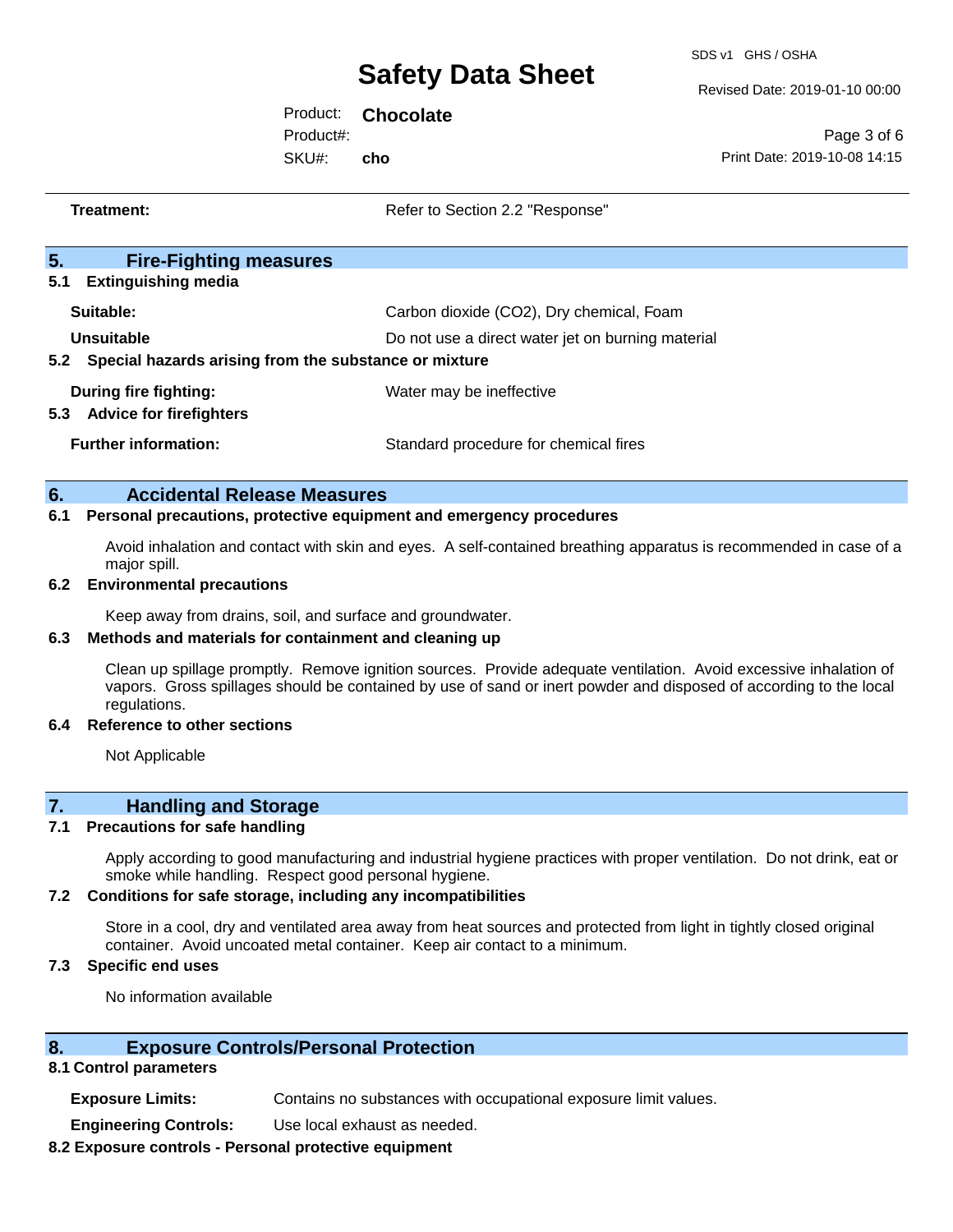SDS v1 GHS / OSHA

Revised Date: 2019-01-10 00:00

|                                | Product:<br>Product#: | <b>Chocolate</b>                       | Page 4 of 6                                                                                    |
|--------------------------------|-----------------------|----------------------------------------|------------------------------------------------------------------------------------------------|
|                                | SKU#:                 | cho                                    | Print Date: 2019-10-08 14:15                                                                   |
| Eye protection:                |                       | as may be appropriate for the exposure | Tightly sealed goggles, face shield, or safety glasses with brow guards and side shields, etc. |
| <b>Respiratory protection:</b> |                       |                                        | Avoid excessive inhalation of concentrated vapors. Apply local ventilation where appropriate.  |

**Skin protection:** Avoid Skin contact. Use chemically resistant gloves as needed.

**9. Physical and Chemical Properties** 

#### **9.1 Information on basic physical and chemical properties**

| <b>Appearance:</b>           | Liquid                          |
|------------------------------|---------------------------------|
| Odor:                        | Conforms to Standard            |
| Color:                       | Colorless to Pale Yellow (G0-2) |
| Viscosity:                   | Liquid                          |
| <b>Freezing Point:</b>       | Not determined                  |
| <b>Boiling Point:</b>        | Not determined                  |
| <b>Melting Point:</b>        | Not determined                  |
| <b>Flashpoint (CCCFP):</b>   | >200 F (93.33 C)                |
| <b>Auto flammability:</b>    | Not determined                  |
| <b>Explosive Properties:</b> | None Expected                   |
| <b>Oxidizing properties:</b> | None Expected                   |
| Vapor Pressure (mmHg@20 C):  | 0.0130                          |
| %VOC:                        | 0.01                            |
| Specific Gravity @ 25 C:     | 0.9970                          |
| Density @ 25 C:              | 0.9940                          |
| Refractive Index @ 20 C:     | 1.4960                          |
| Soluble in:                  | Oil                             |

# **10. Stability and Reactivity**

| <b>10.1 Reactivity</b>                  | None                                               |
|-----------------------------------------|----------------------------------------------------|
| <b>10.2 Chemical stability</b>          | Stable                                             |
| 10.3 Possibility of hazardous reactions | None known                                         |
| 10.4 Conditions to avoid                | None known                                         |
| 10.5 Incompatible materials             | Strong oxidizing agents, strong acids, and alkalis |
| 10.6 Hazardous decomposition products   | None known                                         |

## **11. Toxicological Information**

## **11.1 Toxicological Effects**

Acute Toxicity Estimates (ATEs) based on the individual Ingredient Toxicity Data utilizing the "Additivity Formula"

Acute toxicity - Oral - (Rat) mg/kg<br>
Not classified - the classification criteria are not met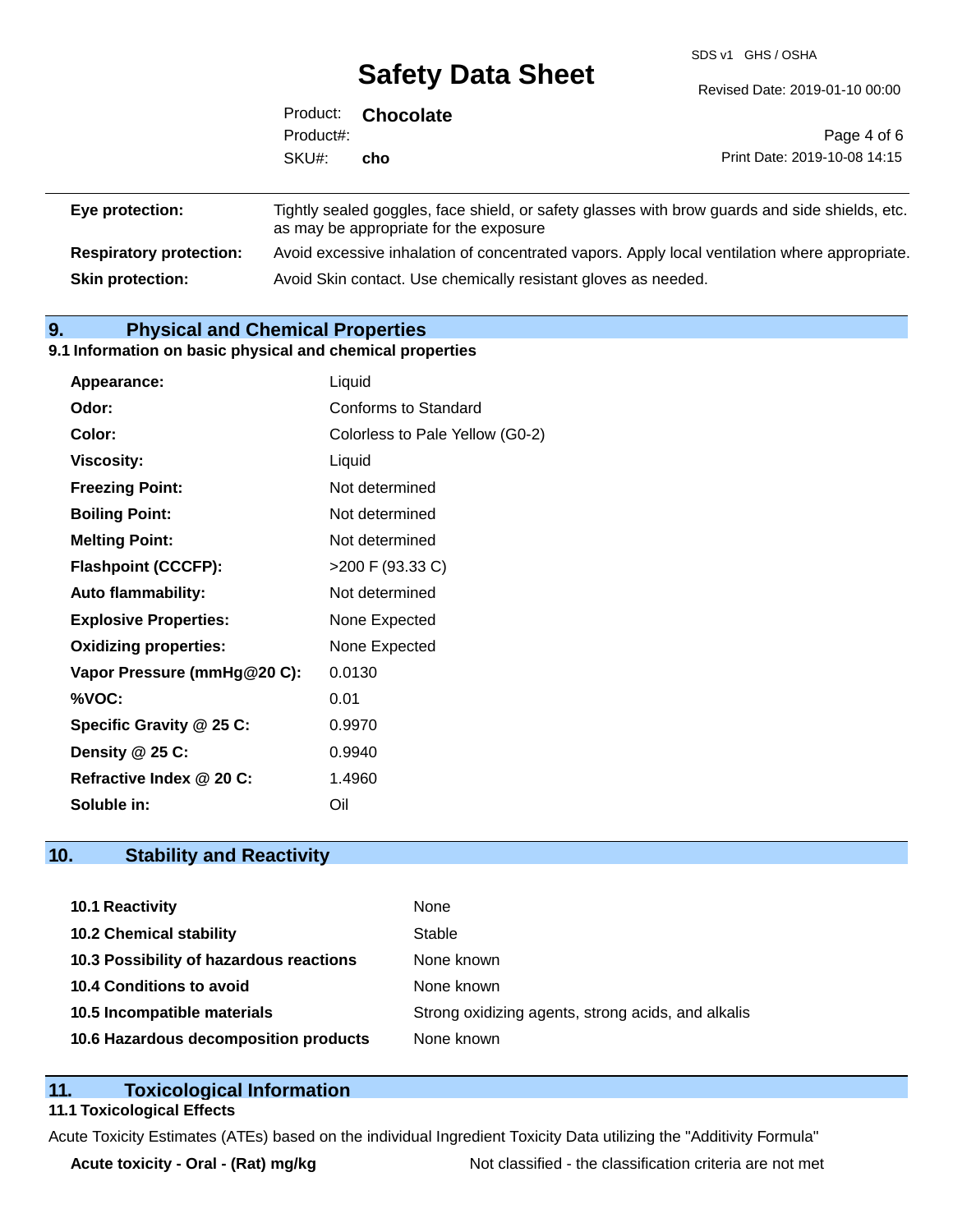SDS v1 GHS / OSHA

Revised Date: 2019-01-10 00:00

Product: **Chocolate** SKU#: Product#: **cho**

Page 5 of 6 Print Date: 2019-10-08 14:15

| Acute toxicity - Dermal - (Rabbit) mg/kg           | Not classified - the classification criteria are not met |
|----------------------------------------------------|----------------------------------------------------------|
| Acute toxicity - Inhalation - (Rat) mg/L/4hr       | (LD50: 12.3071) Harmful if inhaled                       |
| <b>Skin corrosion / irritation</b>                 | Harmful if inhaled                                       |
| Serious eye damage / irritation                    | Not classified - the classification criteria are not met |
| <b>Respiratory sensitization</b>                   | Not classified - the classification criteria are not met |
| <b>Skin sensitization</b>                          | Not classified - the classification criteria are not met |
| <b>Germ cell mutagenicity</b>                      | Not classified - the classification criteria are not met |
| Carcinogenicity                                    | Not classified - the classification criteria are not met |
| <b>Reproductive toxicity</b>                       | Not classified - the classification criteria are not met |
| Specific target organ toxicity - single exposure   | Not classified - the classification criteria are not met |
| Specific target organ toxicity - repeated exposure | Not classified - the classification criteria are not met |
| <b>Aspiration hazard</b>                           | Not classified - the classification criteria are not met |
|                                                    |                                                          |
|                                                    |                                                          |
| 12.<br><b>Ecological Information</b>               |                                                          |
| 12.1 Toxicity                                      |                                                          |
| <b>Acute acquatic toxicity</b>                     | Not classified - the classification criteria are not met |
| <b>Chronic acquatic toxicity</b>                   | Not classified - the classification criteria are not met |
| <b>Toxicity Data on soil</b>                       | no data available                                        |
| <b>Toxicity on other organisms</b>                 | no data available                                        |
|                                                    |                                                          |
| 12.2 Persistence and degradability                 | no data available                                        |
| 12.3 Bioaccumulative potential                     | no data available                                        |
| 12.4 Mobility in soil                              | no data available                                        |
| 12.5 Other adverse effects                         | no data available                                        |

## **13. Disposal Conditions**

#### **13.1 Waste treatment methods**

Do not allow product to reach sewage systems. Dispose of in accordance with all local and national regulations. Send to a licensed waste management company.

# **14. Transport Information**

| No<br><b>Marine Pollutant</b>            |              |                                     |                 |        |
|------------------------------------------|--------------|-------------------------------------|-----------------|--------|
| Regulator                                | <b>Class</b> | <b>Pack Group</b>                   | <b>Sub Risk</b> | UN-nr. |
| U.S. DOT (Non-Bulk)                      |              | Not Regulated - Not Dangerous Goods |                 |        |
| <b>Chemicals NOI</b>                     |              |                                     |                 |        |
| <b>ADR/RID (International Road/Rail)</b> |              | Not Regulated - Not Dangerous Goods |                 |        |
| <b>Chemicals NOI</b>                     |              |                                     |                 |        |
| <b>IATA (Air Cargo)</b>                  |              | Not Regulated - Not Dangerous Goods |                 |        |